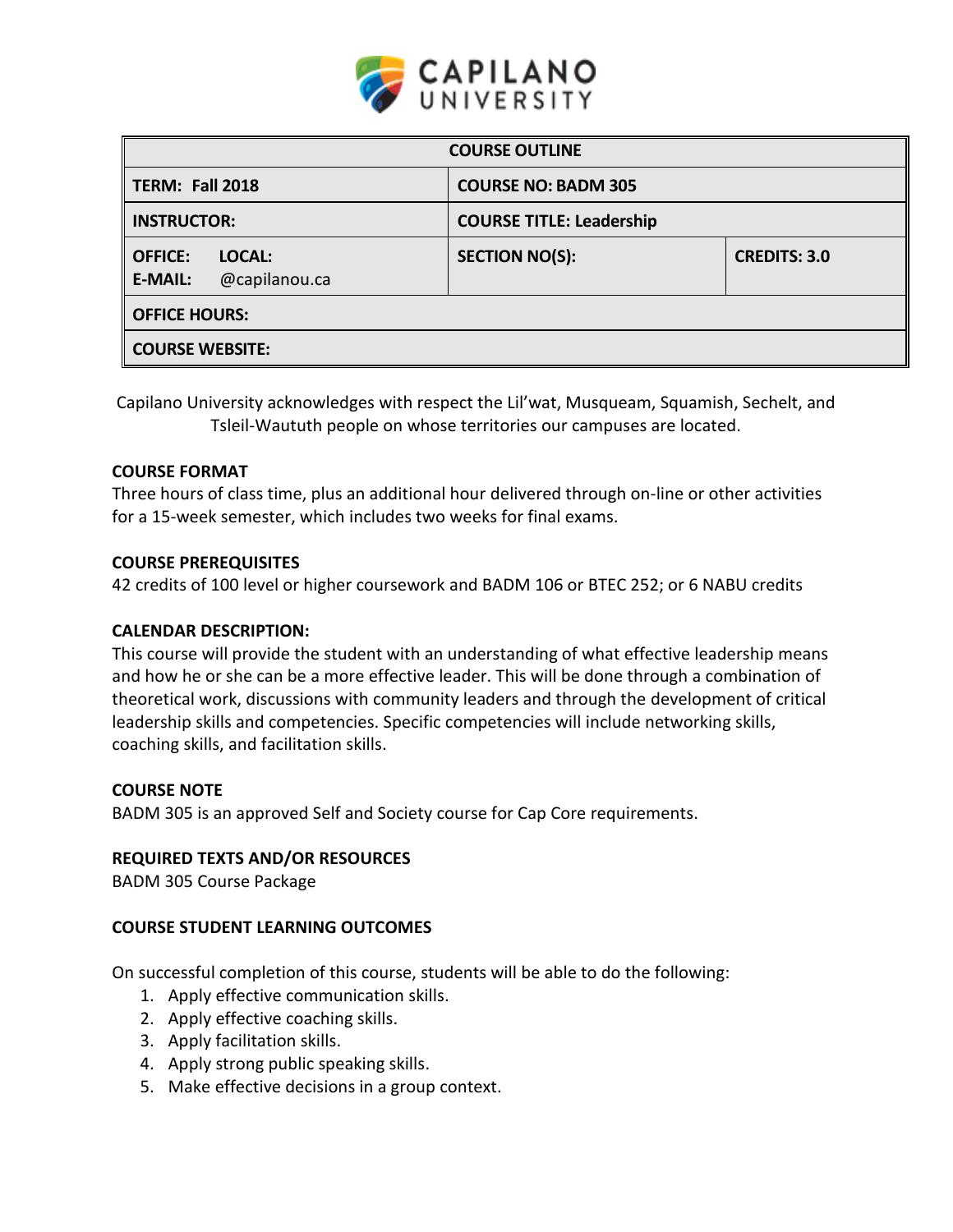- 7. Demonstrate an ability to function in a team environment from a variety of structural positions including: leader, team member, follower, coach and facilitator.
- 8. Explain the role that values, beliefs, ethics, and fears play in leadership.
- 9. Apply the human dynamics of team work and development, including:
	- Minimizing and overcoming resistance and conflict
	- Creating a shared commitment to new directions
	- Empowering others to act
- 10. Apply leadership skills through ongoing personal leadership actions and behaviours throughout the course to a variety of local and global community issues.
- 11. Deliver tangible value to the community through service learning.

Students who complete this Self and Society course will be able to do the following:

- 1. Identify potential root causes of local/global problems and how they affect local/global cultures, economies, politics, and policies
- 2. Assess and evaluate individual and collective responsibilities within a diverse and interconnected global society
- 3. Synthesize a range of differing community perspectives on ethics and justice and explain how these perspectives can inform structural change
- 4. Explain how contexts (e.g. cultural, historical, colonial, economic, technological) shape identity formation and social structures

| Week           | Topic                              |  |  |
|----------------|------------------------------------|--|--|
| 1              | Introduction to Leadership         |  |  |
|                | The Ethics of Leadership           |  |  |
| $\overline{2}$ | Leadership Styles and Qualities    |  |  |
| 3              | <b>Values and Vision</b>           |  |  |
| 4              | Power and Impact of Beliefs        |  |  |
| 5              | Introduction to Coaching           |  |  |
|                | <b>Coaching Model</b>              |  |  |
| 6              | <b>Coaching Skills</b>             |  |  |
|                | <b>Coaching Practice</b>           |  |  |
| 7              | <b>Coaching Demonstration</b>      |  |  |
| 8              | Introduction to Facilitation       |  |  |
|                | <b>Facilitation Skills</b>         |  |  |
| 9              | <b>Facilitation Demonstrations</b> |  |  |
| 10             | The Power of Networking            |  |  |
|                | <b>Networking Skills</b>           |  |  |

## **COURSE CONTENT**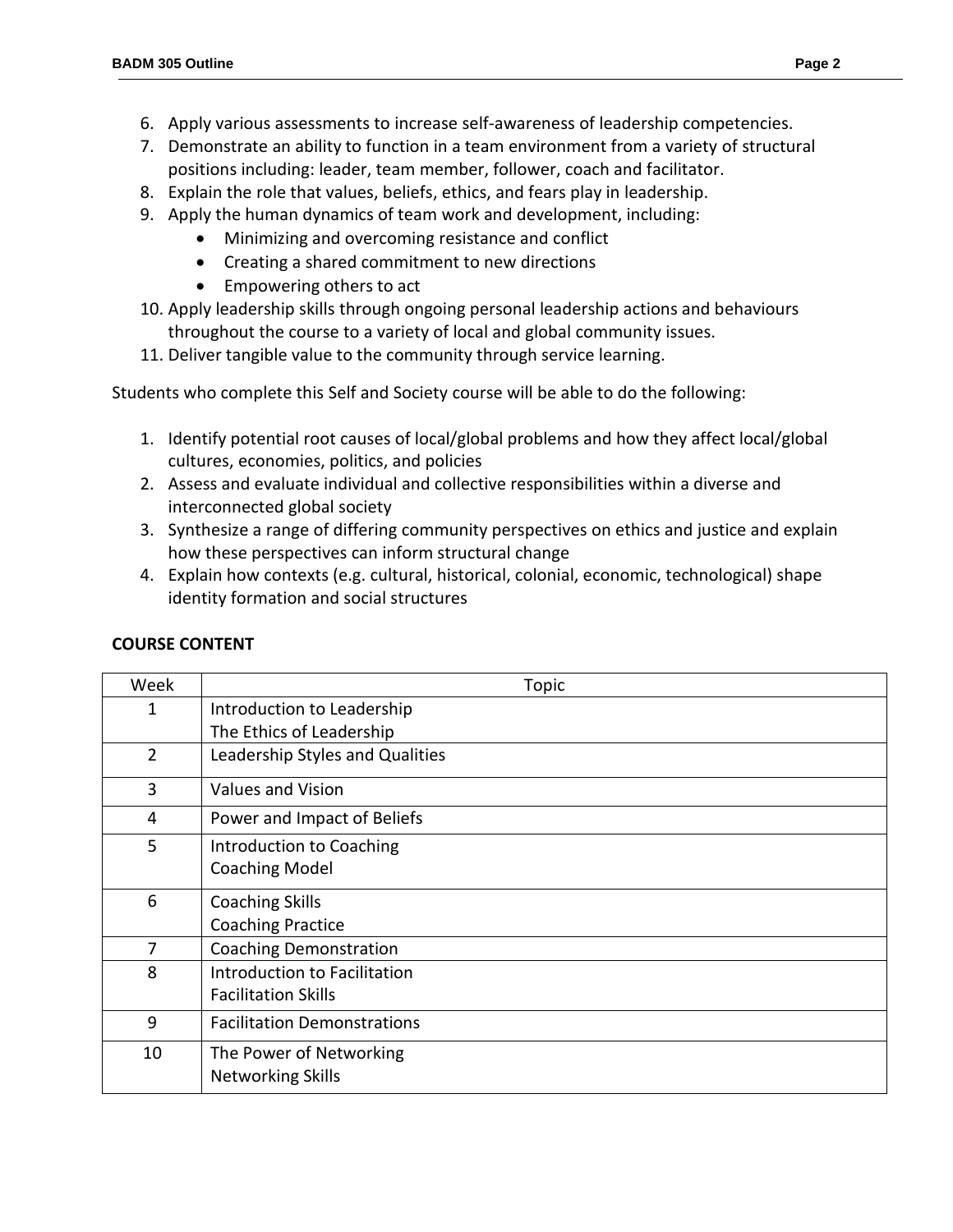| 11        | <b>Group Facilitation</b>              |
|-----------|----------------------------------------|
| 12        | <b>Group Facilitation</b>              |
| 13        | Service Learning Project Presentations |
| $14 - 15$ | <b>Final Exam Period</b>               |

#### **EVALUATION PROFILE**

| Assessment                                                                       | % of Final Grade |
|----------------------------------------------------------------------------------|------------------|
| <b>Skill Demonstrations:</b><br>Coaching $(10-30%)$<br>Facilitation $(10 - 30%)$ | 40%              |
| Assignments                                                                      | 25%              |
| Service Learning Leadership Project                                              | 25%              |
| Peer Group Assessment                                                            | 5%               |
| Attendance, Class Contribution and Participation                                 | 5%               |
| Total                                                                            | 100%             |

#### **Skill Demonstrations:**

**Note:** These skill demonstrations are evaluated separately. The total of both demonstrations will equal 40%.

#### **Coaching**

Students are required to demonstrate their ability to use a coaching model and conversation to coach a team member effectively and confidentially.

#### **Facilitation**

Each group will be required to demonstrate leadership and facilitation skills through a real-time class facilitation. Teams will incorporate interactive exercises and demonstrate a variety of effective facilitation techniques. Groups will be assessed on their ability to lead, present and facilitate group exercises and learning.

#### **Assignments:**

Assignments may include, but are not limited to, Famous Leader Profile Speech, Networking Journal, Vision Map, etc.

#### **Service Learning Leadership Project:**

Students prepare a final community leadership project for the course. This project requires students to utilize their new leadership skills and demonstrate their leadership ability to create change or make a positive contribution outside of the academic university environment.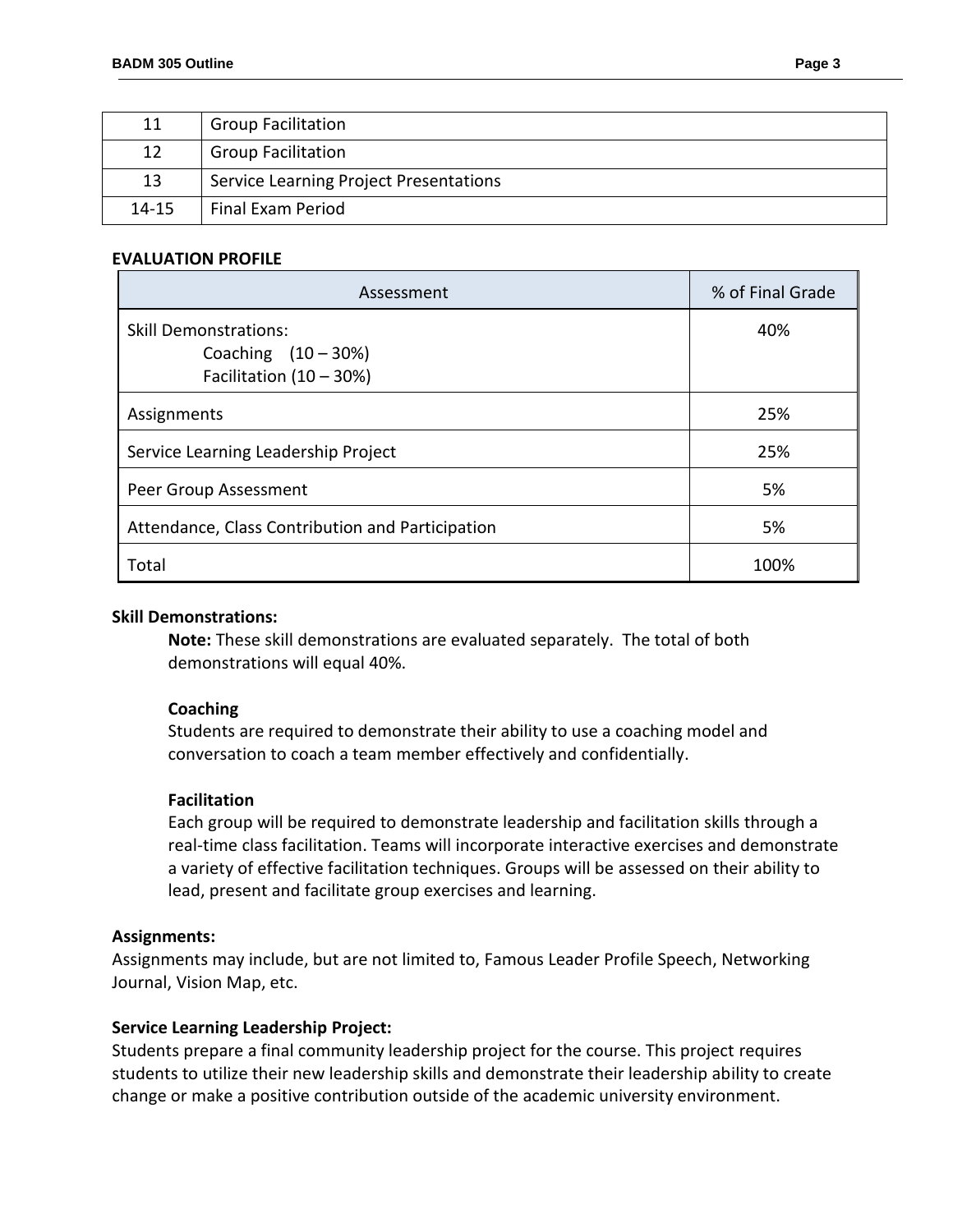### **Peer Group Assessment:**

Each student's level of group participation, contribution, and leadership will be assessed by his/her peers on the following:

- Team Attendance and Participation
- Quality of Contribution to Team Work
- Dependability and Reliability
- Interpersonal Skills
- Leadership

## **Attendance, Class Contribution, and Participation**

The grade for class participation is based on both the frequency and the quality of the student's attendance in class, comments, questions and observations, with the emphasis on quality. The quality is determined by, among other things, the relevance, insight and clarity of remarks. Students are expected to demonstrate active and positive engagement in class discussions that reflect thorough preparation of readings. The student's in-class leadership ability will be assessed as well.

## **GRADING PROFILE**

|               |                          | $A+ = 90-100$ $B+ = 77-79$ $C+ = 67-69$ $D = 50-59$ |  |
|---------------|--------------------------|-----------------------------------------------------|--|
|               |                          | $ A = 85-89$ $ B = 73-76$ $ C = 63-66$ $ F = 0-49$  |  |
| $A - = 80-84$ | $ B- = 70-72 C- = 60-62$ |                                                     |  |

## **Incomplete Grades**

Grades of Incomplete "I" are assigned only in exceptional circumstances when a student requests extra time to complete their coursework. Such agreements are made only at the request of the student, who is responsible to determine from the instructor the outstanding requirements of the course.

## **Late Assignments***:*

Assignments are due at the start of class on the due date unless otherwise advised by your instructor. Late assignments will only be accepted if prior approval for a late submission date has been given by the instructor.

# **Missed Exams/Quizzes/Labs etc.**

Make-up exams, quizzes and/or tests are given at the discretion of the instructor. They are generally given only in medical emergencies or severe personal crises. Some missed labs or other activities may not be able to be accommodated. Please consult with your instructor.

# **Attendance**

Students are expected to attend all classes and associated activities. All students are expected to attend class and to come fully prepared to participate.

## **English Usage**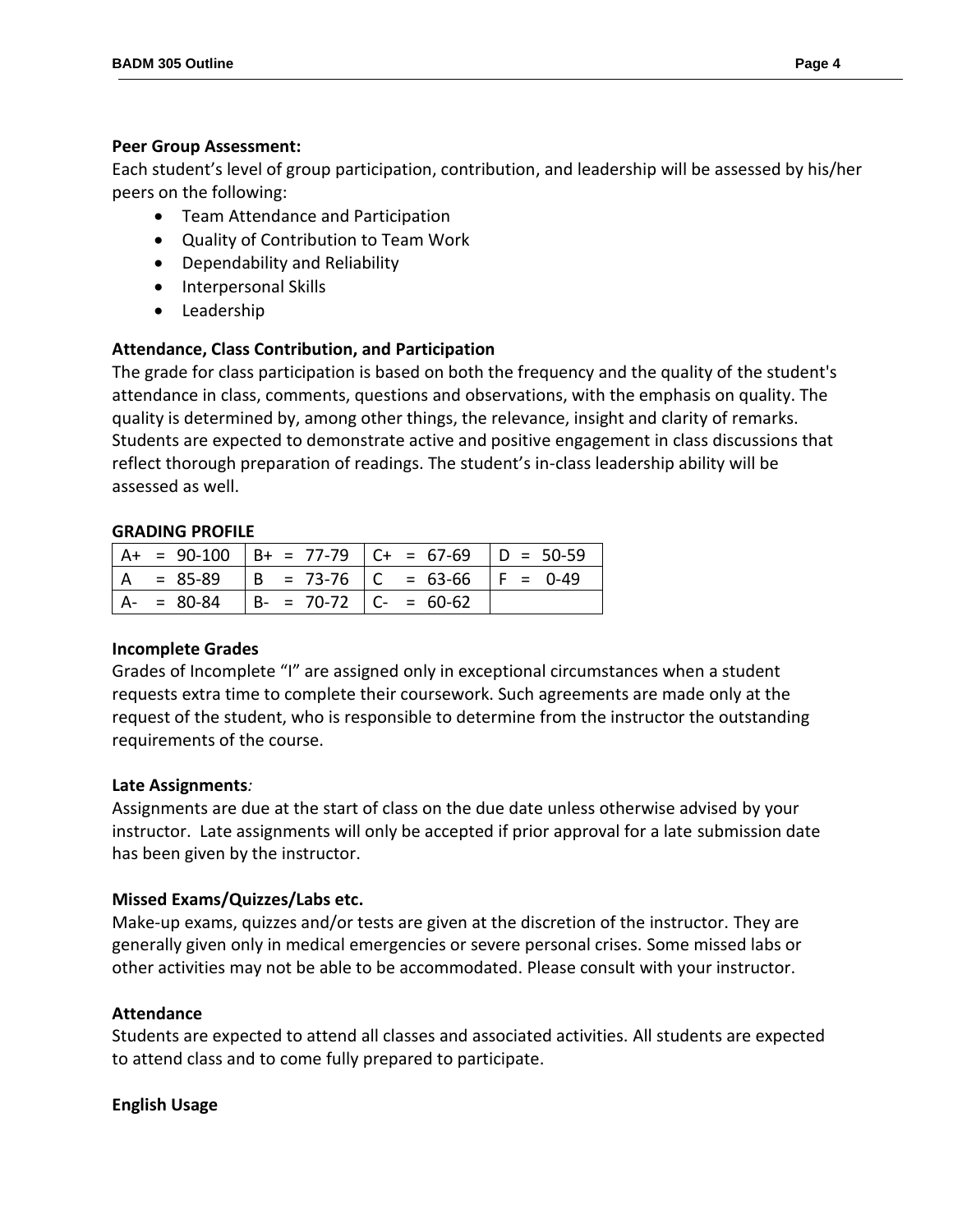Students are expected to proofread all written work for any grammatical, spelling and stylistic errors. Instructors may deduct marks for incorrect grammar and spelling in written assignments.

## **Electronic Devices**

Students may use electronic devices during class for note-taking only.

## **On-line Communication**

Outside of the classroom, instructors will (if necessary) communicate with students using either their official Capilano University email or Moodle; please check both regularly. Official communication between Capilano University and students is delivered to students' Capilano University email addresses only.

## **UNIVERSITY OPERATIONAL DETAILS**

### **Tools for Success**

Many services are available to support student success for Capilano University students. A central navigation point for all services can be found at:<http://www.capilanou.ca/services/>

## **Capilano University Security: download the [CapU Mobile Safety App](https://www.capilanou.ca/services/safety-security/CapU-Mobile-Safety-App/)**

## **Policy Statement (S2009-06)**

Capilano University has policies on Academic Appeals (including appeal of final grade), Student Conduct, Academic Integrity, Academic Probation and other educational issues. These and other policies are available on the University website.

## **Academic Integrity (S2017-05)**

Any instance of academic dishonesty or breach of the standards of academic integrity is serious and students will be held accountable for their actions, whether acting alone or in a group. See policy S2017-05 for more information:

<http://www.capilanou.ca/about/governance/policies/Policies/>

Violations of academic integrity, including dishonesty in assignments, examinations, or other academic performances, are prohibited and will be handled in accordance with the Student Academic Integrity Procedures.

**Academic dishonesty** is any act that breaches one or more of the principles of academic integrity. Acts of academic dishonesty may include but are not limited to the following types:

**Cheating**: Using or providing unauthorized aids, assistance or materials while preparing or completing assessments, or when completing practical work (in clinical, practicum, or lab settings), including but not limited to the following:

- Copying or attempting to copy the work of another during an assessment;
- Communicating work to another student during an examination;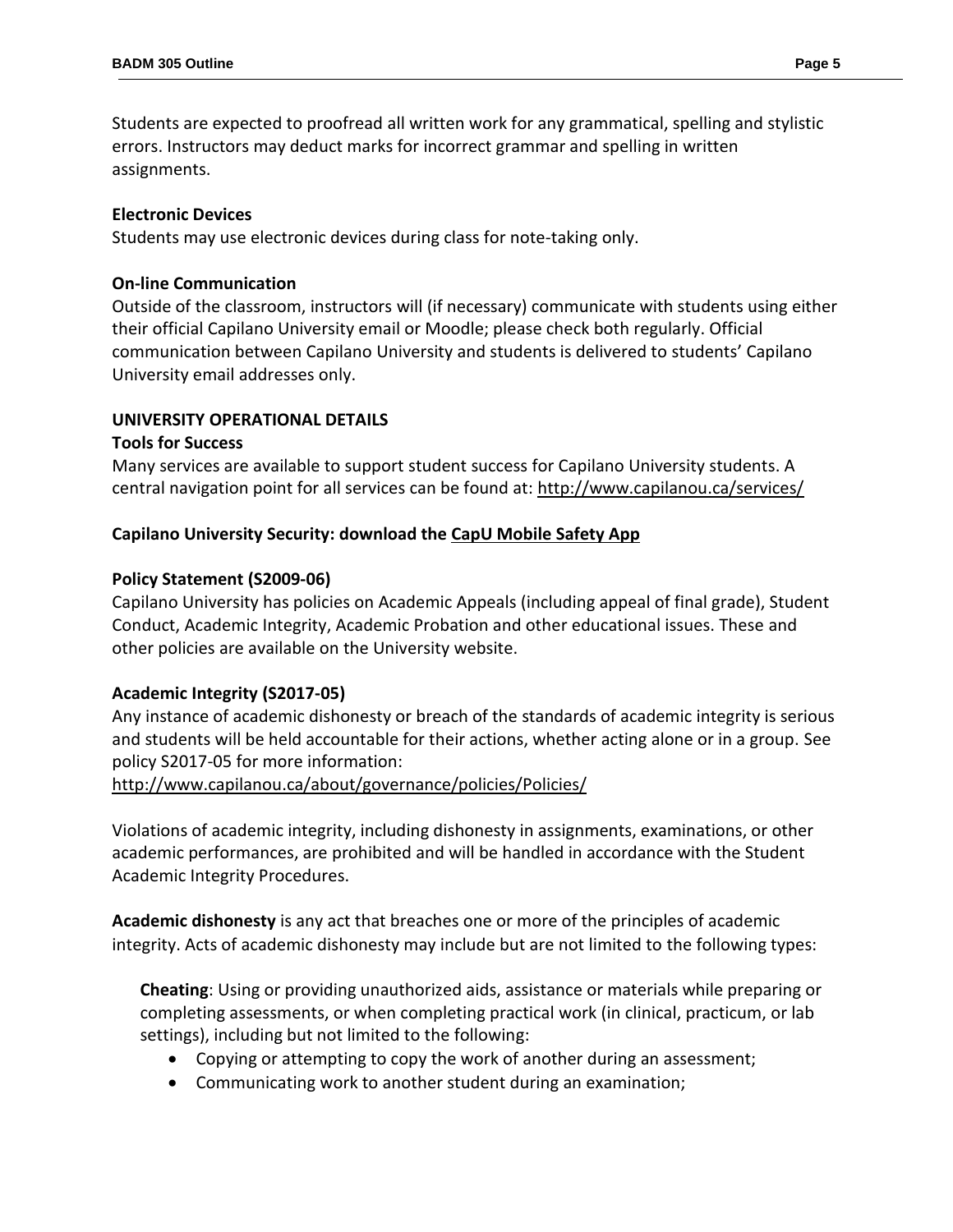- Using unauthorized aids, notes, or electronic devices or means during an examination;
- Unauthorized possession of an assessment or answer key; and/or,
- Submitting of a substantially similar assessment by two or more students, except in the case where such submission is specifically authorized by the instructor.

**Fraud**: Creation or use of falsified documents.

**Misuse or misrepresentation of sources**: Presenting source material in such a way as to distort its original purpose or implication(s); misattributing words, ideas, etc. to someone other than the original source; misrepresenting or manipulating research findings or data; and/or suppressing aspects of findings or data in order to present conclusions in a light other than the research, taken as a whole, would support.

**Plagiarism**: Presenting or submitting, as one's own work, the research, words, ideas, artistic imagery, arguments, calculations, illustrations, or diagrams of another person or persons without explicit or accurate citation or credit.

**Self-Plagiarism**: Submitting one's own work for credit in more than one course without the permission of the instructors, or re-submitting work, in whole or in part, for which credit has already been granted without permission of the instructors.

**Prohibited Conduct**: The following are examples of other conduct specifically prohibited:

- Taking unauthorized possession of the work of another student (for example, intercepting and removing such work from a photocopier or printer, or collecting the graded work of another student from a stack of papers);
- Falsifying one's own and/or other students' attendance in a course;
- Impersonating or allowing the impersonation of an individual;
- Modifying a graded assessment then submitting it for re-grading; or,
- Assisting or attempting to assist another person to commit any breach of academic integrity.

## **Sexual Violence and Misconduct**

All Members of the University Community have the right to work, teach and study in an environment that is free from all forms of sexual violence and misconduct. Policy B401 defines sexual assault as follows:

Sexual assault is any form of sexual contact that occurs without ongoing and freely given consent, including the threat of sexual contact without consent. Sexual assault can be committed by a stranger, someone known to the survivor or an intimate partner.